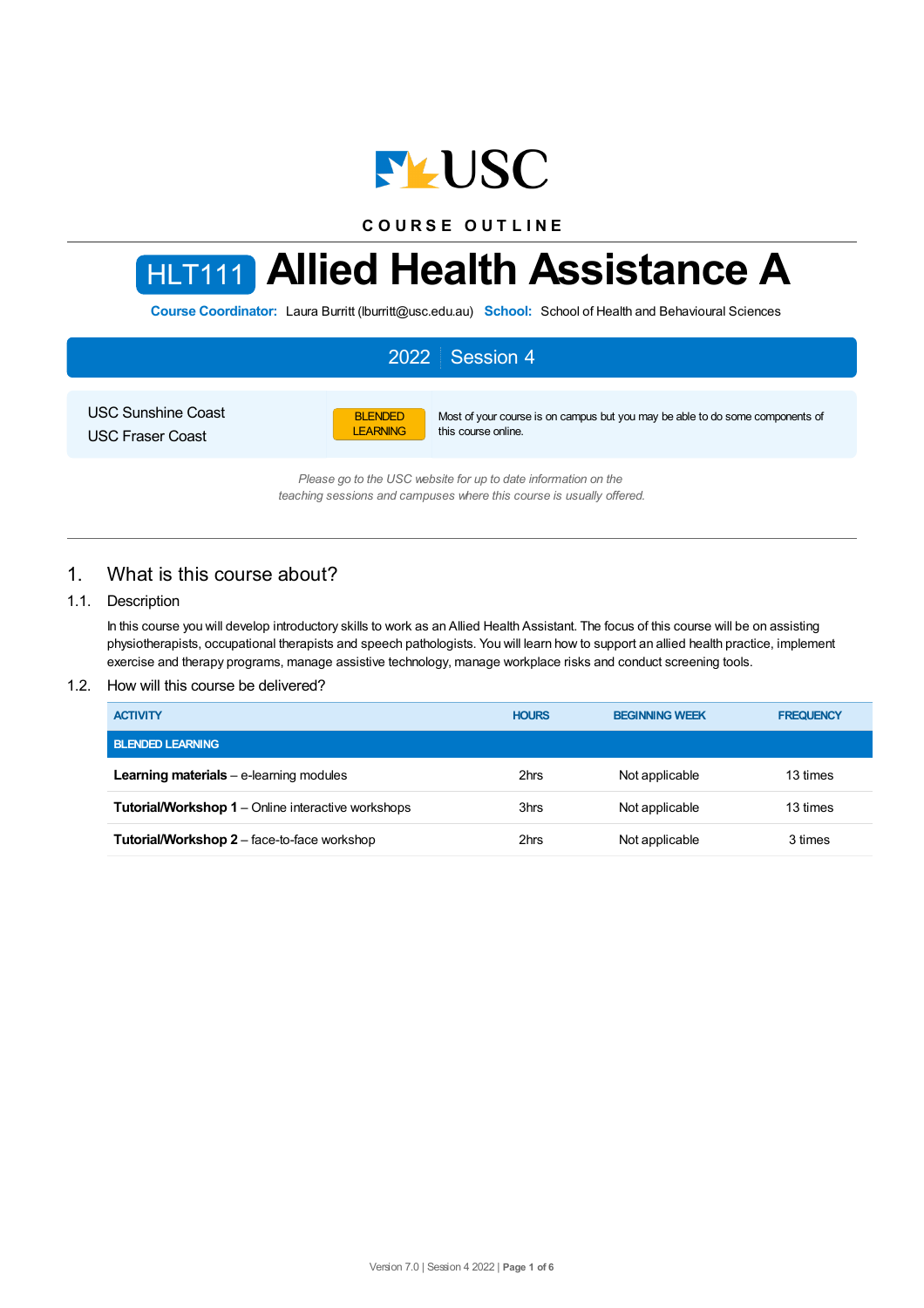#### 1.3. Course Topics

|    | Module # What key concepts/content will I learn?                                    |
|----|-------------------------------------------------------------------------------------|
| 11 | Roles and responsibilities of allied health assistants                              |
| 2  | Booking appointments and managing diaries                                           |
| 3  | Augmentative and assistive communication                                            |
| 4  | Monitoring health status, reporting progress and liaising with health professionals |
| 5  | Implementing exercise programs                                                      |
| 6  | Implementing daily living skills training                                           |
| 17 | Implementing a structured therapy program                                           |
| 8  | Educating in the use of assistive technology                                        |
| 9  | Managing, maintaining and fitting assistive technology                              |
| 10 | Positioning and posture                                                             |
| 11 | Using screening tools                                                               |
| 12 | Risk management                                                                     |
| 13 | Continuing professional development planning                                        |

## 2. What level is this course?

#### 100 Level (Introductory)

Engaging with discipline knowledge and skills at foundational level, broad application of knowledge and skills in familiar contexts and with support. Limited or no prerequisites. Normally, associated with the first full-time study year of an undergraduate program.

## 3. What is the unit value of this course?

12 units

# 4. How does this course contribute to my learning?

| <b>COURSE LEARNING OUTCOMES</b>                                                                                              | <b>GRADUATE QUALITIES</b>                                                 |
|------------------------------------------------------------------------------------------------------------------------------|---------------------------------------------------------------------------|
| On successful completion of this course, you should be able to                                                               | Completing these tasks<br>successfully will contribute to<br>you becoming |
| Demonstrate knowledge in allied health theory and practice                                                                   | Knowledgeable                                                             |
| $\cdot$ 2<br>Implement basic screening tools safely in an occupational and speech therapy and physiotherapy<br>environments. | Empowered                                                                 |
| 〔3<br>Implement therapy programs prescribed by an allied health professional.                                                | Empowered                                                                 |
| Self-reflect on your learning needs as a future allied health assistant.                                                     | Creative and critical thinker                                             |
| (5<br>Communicate professionally and ethically with clients and other health professionals.                                  | Engaged                                                                   |

# 5. Am Ieligible to enrol in this course?

Refer to the USC [Glossary](https://www.usc.edu.au/about/policies-and-procedures/glossary-of-terms-for-policy-and-procedures) of terms for definitions of "pre-requisites, co-requisites and anti-requisites".

5.1. Pre-requisites

Not applicable

5.2. Co-requisites

Not applicable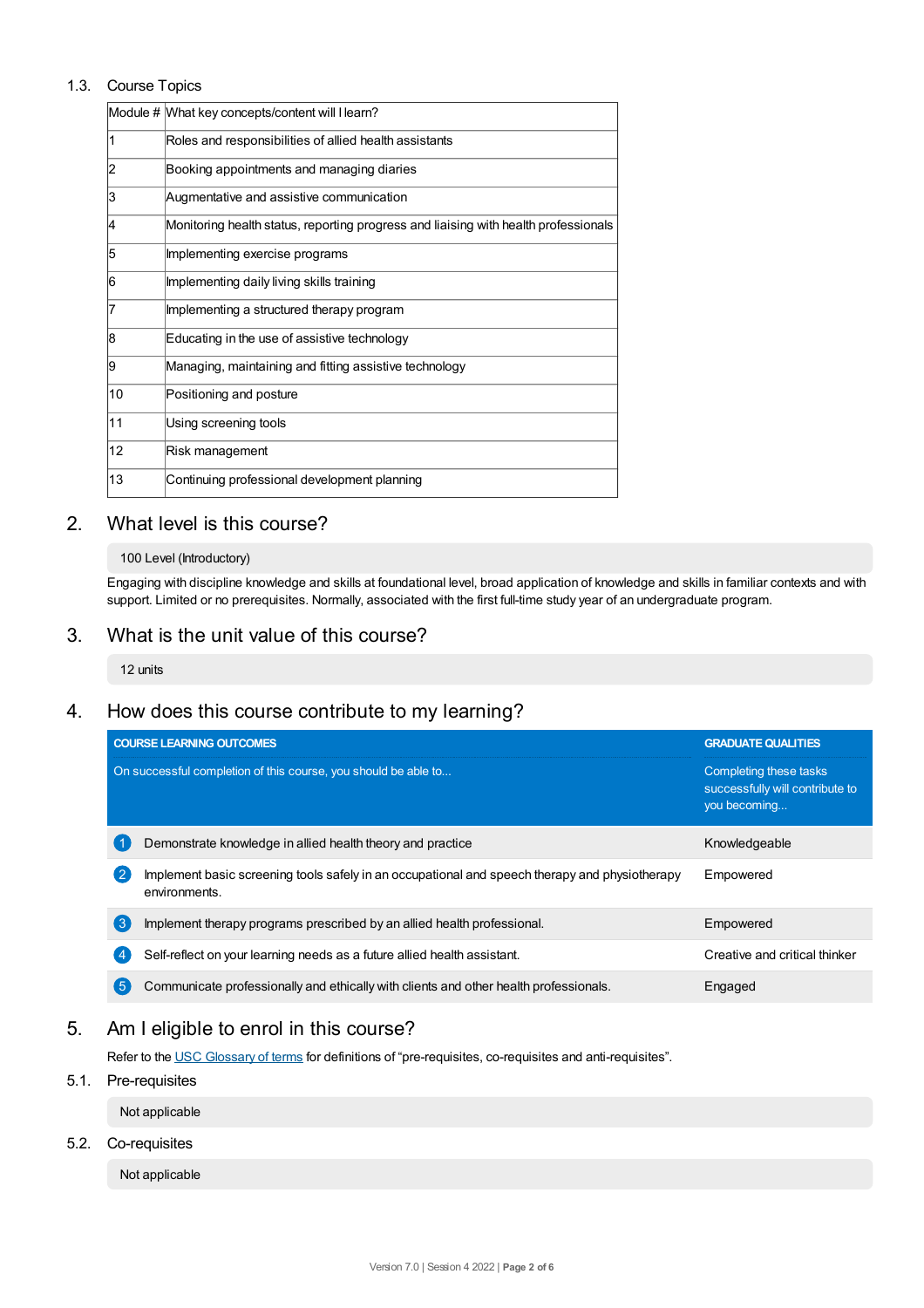#### 5.3. Anti-requisites

Not applicable

## 5.4. Specific assumed prior knowledge and skills (where applicable)

Not applicable

# 6. How am Igoing to be assessed?

## 6.1. Grading Scale

Standard Grading (GRD)

High Distinction (HD), Distinction (DN), Credit (CR), Pass (PS), Fail (FL).

## 6.2. Details of early feedback on progress

This course involves an assessment at the end of the first week which will provide you with feedback on your performance in the course.

#### 6.3. Assessment tasks

| <b>DELIVERY</b><br><b>MODE</b> | <b>TASK</b><br>NO. | <b>ASSESSMENT</b><br><b>PRODUCT</b>     | <b>INDIVIDUAL</b><br><b>OR GROUP</b> | <b>WEIGHTING</b><br>$\frac{9}{6}$ | <b>WHAT IS THE</b><br><b>DURATION /</b><br>LENGTH? | <b>WHEN SHOULD I</b><br><b>SUBMIT?</b> | <b>WHERE SHOULD I</b><br><b>SUBMIT IT?</b> |
|--------------------------------|--------------------|-----------------------------------------|--------------------------------------|-----------------------------------|----------------------------------------------------|----------------------------------------|--------------------------------------------|
| All                            | 1                  | Practical /<br><b>Laboratory Skills</b> | Individual                           | 20%                               | 20 minutes                                         | Week 1                                 | <b>To Supervisor</b>                       |
| All                            | 2                  | Practical /<br>Laboratory Skills        | Individual                           | 40%                               | 15 minutes                                         | Week 4                                 | To Supervisor                              |
| All                            | 3                  | Examination                             | Individual                           | 40%                               | 1 hour                                             | Week 5                                 | Online Test (Quiz)                         |

#### **All - Assessment Task 1:** Client booking

| <b>GOAL:</b>     | You will demonstrate your skills as an allied health assistant and complete an intake interview and book a new client using<br>an online booking system.                                                                                                                                                                                                                                                                                                                                                               |                                     |  |  |  |
|------------------|------------------------------------------------------------------------------------------------------------------------------------------------------------------------------------------------------------------------------------------------------------------------------------------------------------------------------------------------------------------------------------------------------------------------------------------------------------------------------------------------------------------------|-------------------------------------|--|--|--|
| <b>PRODUCT:</b>  | Practical / Laboratory Skills                                                                                                                                                                                                                                                                                                                                                                                                                                                                                          |                                     |  |  |  |
| <b>FORMAT:</b>   | You will undertake a simulated phone call where you book a client for a telehealth appointment. During the phone call you<br>complete a new client intake interview. Subsequent to the phone call you will book the client into an electronic medical<br>record system and populate their profile with the information you have gathered. You will send the relevant allied health<br>professional an email informing them of the new client booking. You will complete a clinical note documenting the phone<br>call. |                                     |  |  |  |
| <b>CRITERIA:</b> | No.                                                                                                                                                                                                                                                                                                                                                                                                                                                                                                                    | <b>Learning Outcome</b><br>assessed |  |  |  |
|                  | Professional communication with clients and allied health professionals                                                                                                                                                                                                                                                                                                                                                                                                                                                | $\left(5\right)$                    |  |  |  |
|                  | 2<br>Accurate screening of a change in health status                                                                                                                                                                                                                                                                                                                                                                                                                                                                   | $\overline{2}$                      |  |  |  |
|                  | 3<br>Application of time management to client bookings                                                                                                                                                                                                                                                                                                                                                                                                                                                                 | $\left( 2\right)$                   |  |  |  |
|                  |                                                                                                                                                                                                                                                                                                                                                                                                                                                                                                                        |                                     |  |  |  |

## **All - Assessment Task 2:** Telehealth session

| <b>GOAL:</b>    | You will demonstrate your skills as an allied health assistant and implementing a therapy program as prescribed by an<br>allied health professional.                                                                                                                                                                              |
|-----------------|-----------------------------------------------------------------------------------------------------------------------------------------------------------------------------------------------------------------------------------------------------------------------------------------------------------------------------------|
| <b>PRODUCT:</b> | Practical / Laboratory Skills                                                                                                                                                                                                                                                                                                     |
| <b>FORMAT:</b>  | You will undertake a simulated telehealth session where you will implement a therapy program that has been prescribed by<br>an allied health professional. You will be randomly allocated one (1) of an exercise program, structure therapy program,<br>daily living skills retraining or assistive technology education session. |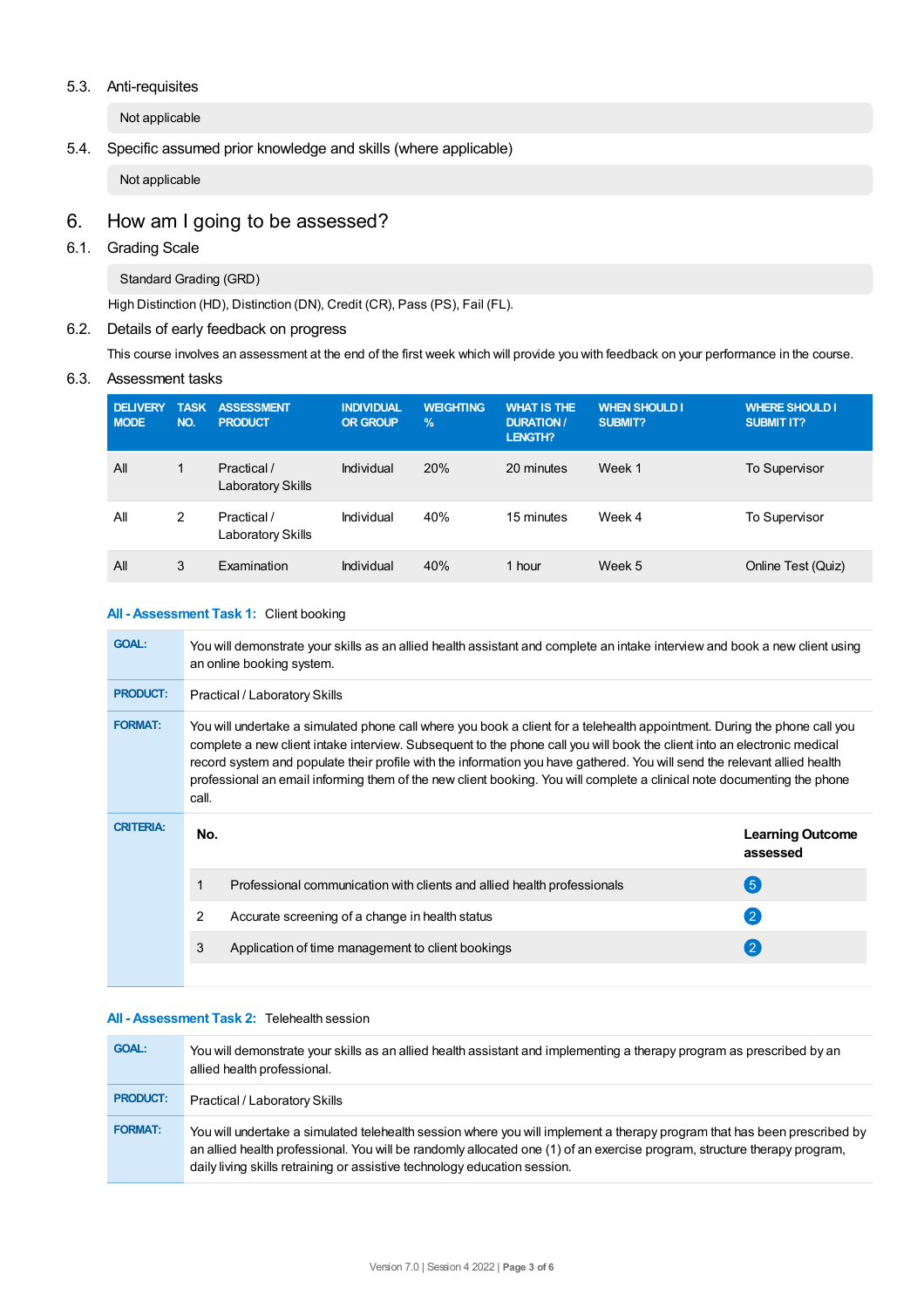| <b>CRITERIA:</b> | No. | <b>Learning Outcome</b><br>assessed                    |                   |
|------------------|-----|--------------------------------------------------------|-------------------|
|                  |     | Professional communication with clients                | $5^{\circ}$       |
|                  |     | Safe and effective implementation of a therapy program | $\lceil 3 \rceil$ |
|                  |     |                                                        |                   |

#### **All - Assessment Task 3:** Examination

| <b>GOAL:</b>     | Through this task, you will demonstrate the knowledge you have gained from this course, as well as reflecting on your<br>needs for future learning.                                                                                                                |                                                                          |                                     |  |  |
|------------------|--------------------------------------------------------------------------------------------------------------------------------------------------------------------------------------------------------------------------------------------------------------------|--------------------------------------------------------------------------|-------------------------------------|--|--|
| <b>PRODUCT:</b>  | Examination                                                                                                                                                                                                                                                        |                                                                          |                                     |  |  |
| <b>FORMAT:</b>   | You will participate in a 1 hour, online, open book exam. You will complete 30 multiple choice questions as well as<br>answering short answer questions identifying your strengths and weaknesses, and exploring your continuing professional<br>development plan. |                                                                          |                                     |  |  |
| <b>CRITERIA:</b> | No.                                                                                                                                                                                                                                                                |                                                                          | <b>Learning Outcome</b><br>assessed |  |  |
|                  |                                                                                                                                                                                                                                                                    | Knowledge of the course content                                          |                                     |  |  |
|                  | 2                                                                                                                                                                                                                                                                  | Ability to self-reflect on your strengths and weaknesses                 | $\overline{4}$                      |  |  |
|                  | 3                                                                                                                                                                                                                                                                  | Ability to formulate a coherent continuing professional development plan | $1$ K 4                             |  |  |
|                  |                                                                                                                                                                                                                                                                    |                                                                          |                                     |  |  |

# 7. Directed study hours

A 12-unit course will have total of 150 learning hours which will include directed study hours (including online if required), self-directed learning and completion of assessable tasks. Directed study hours may vary by location. Student workload is calculated at 12.5 learning hours per one unit.

## 7.1. Schedule

| <b>PERIOD AND TOPIC</b> | <b>ACTIVITIES</b>                                                                      |
|-------------------------|----------------------------------------------------------------------------------------|
| Module 1                | Roles and responsibilities of allied health assistants                                 |
| Module 2                | Booking appointments and managing diaries                                              |
| Module 3                | Augmentative and assistive communication                                               |
| Module 4                | Monitoring health status, reporting progress and liaising with health<br>professionals |
| Module 5                | Implementing exercise programs                                                         |
| Module 6                | Implementing daily living skills training                                              |
| Module 7                | Implementing a structured therapy program                                              |
| Module 8                | Educating in the use of assistive technology                                           |
| Module 9                | Managing, maintaining and fitting assistive technology                                 |
| Module 10               | Positioning and posture                                                                |
| Module 11               | Using screening tools                                                                  |
| Module 12               | Risk management                                                                        |
| Module 13               | Continuing professional development planning                                           |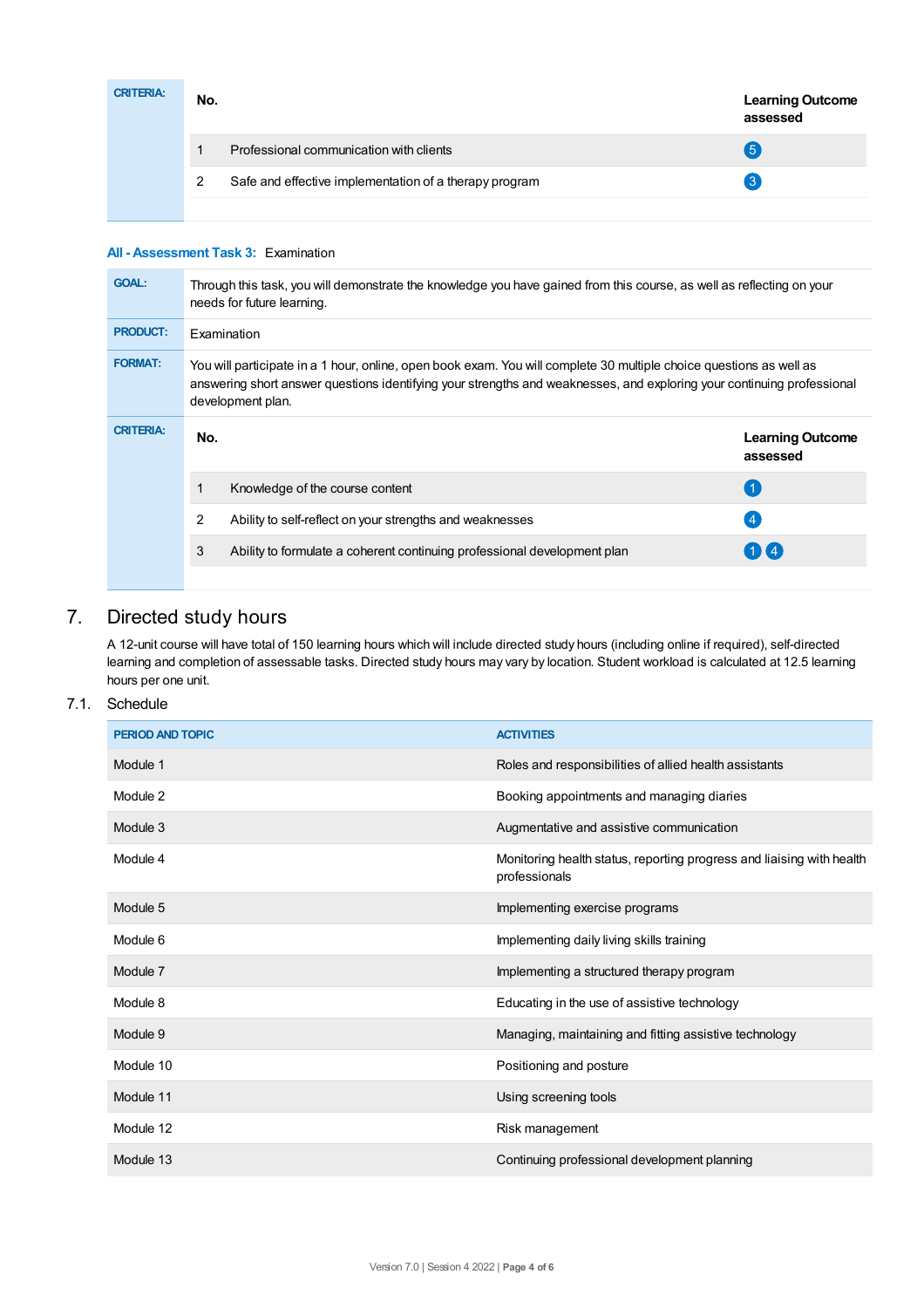# 8. What resources do I need to undertake this course?

Please note: Course information, including specific information of recommended readings, learning activities, resources, weekly readings, etc. are available on the course Canvas site– Please log in as soon as possible.

#### 8.1. Prescribed text(s) or course reader

Please note that you need to have regular access to the resource(s) listed below. Resources may be required or recommended.

| <b>REQUIRED? AUTHOR</b> |                                | YEAR TITLE                                 | <b>EDITION</b> | <b>PUBLISHER</b>   |
|-------------------------|--------------------------------|--------------------------------------------|----------------|--------------------|
| Required                | Karen Sladyk, Sally E.<br>Rvan | 2001 Ryan's Occupational Therapy Assistant | n/a            | Slack Incorporated |

#### 8.2. Specific requirements

You will require access to a stable internet connection, and two devices with cameras (e.g., a laptop and a smartphone) in order to take part in the workshops and Telehealth simulation components of this course. This includes assessment.

## 9. How are risks managed in this course?

Health and safety risks for this course have been assessed as low. It is your responsibility to review course material, search online, discuss with lecturers and peers and understand the health and safety risks associated with your specific course of study and to familiarise yourself with the University's general health and safety principles by reviewing the online [induction](https://online.usc.edu.au/webapps/blackboard/content/listContentEditable.jsp?content_id=_632657_1&course_id=_14432_1) training for students, and following the instructions of the University staff.

## 10. What administrative information is relevant to this course?

#### 10.1. Assessment: Academic Integrity

Academic integrity is the ethical standard of university participation. It ensures that students graduate as a result of proving they are competent in their discipline. This is integral in maintaining the value of academic qualifications. Each industry has expectations and standards of the skills and knowledge within that discipline and these are reflected in assessment.

Academic integrity means that you do not engage in any activity that is considered to be academic fraud; including plagiarism, collusion or outsourcing any part of any assessment item to any other person. You are expected to be honest and ethical by completing all work yourself and indicating in your work which ideas and information were developed by you and which were taken from others. You cannot provide your assessment work to others.You are also expected to provide evidence of wide and critical reading, usually by using appropriate academic references.

In order to minimise incidents of academic fraud, this course may require that some of its assessment tasks, when submitted to Canvas, are electronically checked through Turnitin. This software allows for text comparisons to be made between your submitted assessment item and all other work to which Turnitin has access.

#### 10.2. Assessment: Additional Requirements

Eligibility for Supplementary Assessment

Your eligibility for supplementary assessment in a course is dependent of the following conditions applying:

The final mark is in the percentage range 47% to 49.4% The course is graded using the Standard Grading scale You have not failed an assessment task in the course due to academic misconduct

#### 10.3. Assessment: Submission penalties

Late submission of assessment tasks will be penalised at the following maximum rate:

5% (of the assessment task's identified value) per day for the first two days from the date identified as the due date for the assessment task

10% (of the assessment task's identified value) for the third day

20% (of the assessment task's identified value) for the fourth day and subsequent days up to and including seven days from the date identified as the due date for the assessment task

A result of zero is awarded for an assessment task submitted seven days from the date identified as the due date for the assessment task. Weekdays and weekends are included in the calculation of days late.

To request an extension, you must contact your Course Coordinator and supply the required documentation to negotiate an outcome.

#### 10.4. SafeUSC

USC is committed to a culture of respect and providing a safe and supportive environment for all members of our community. For immediate assistance on campus contact SafeUSC by phone: 07 [5430](tel:07%205430%201168) 1168 or using the [SafeZone](https://www.safezoneapp.com) app. For general enquires contact the SafeUSC team by phone 07 [5456](tel:07%205456%203864) 3864 or email [safe@usc.edu.au](mailto:safe@usc.edu.au).